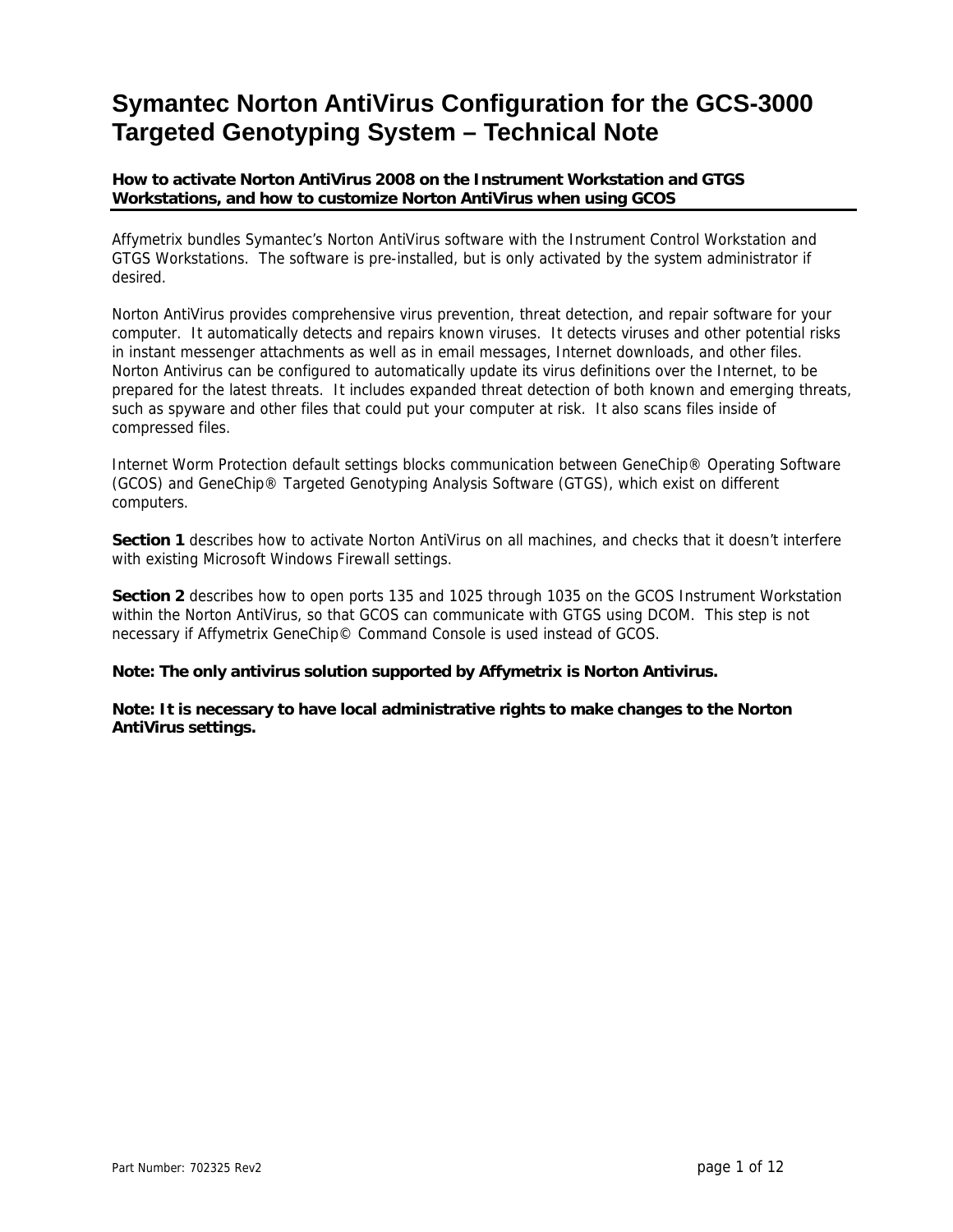### **Section 1: Norton AntiVirus 2008 Activation**

**NOTE:** Do the following activation steps for the GTGS Pre-Amp and Post-Amp Lab Workstations, and the GCOS Instrument Control Workstation

- 1. Log in to Windows as **Administrator**. Unless your system administrator has changed it, the password will be blank.
- 2. Check existing Firewall settings
	- Navigate to Start Menu > Control Panel > [Security Center] > Windows Firewall (This control panel may not exist if the computer isn't using Windows XP Service Pack 2. If the Windows Firewall control panel doesn't exist, skip to step 3.
	- In the General tab record whether the firewall is ON or OFF.
- 3. Upon launching the NAV installer, the following screen is displayed. Click on 'Install Norton AntiVirus'.



4. Click Yes to download updated Installation files.



5. Wait while setup files are updated.

| <b>Norton Livelnstall</b>                       | x<br>ш |
|-------------------------------------------------|--------|
| Please wait while your setup files are updated. |        |
|                                                 |        |
|                                                 |        |
| Updating files                                  |        |
|                                                 |        |
|                                                 |        |
|                                                 | Cancel |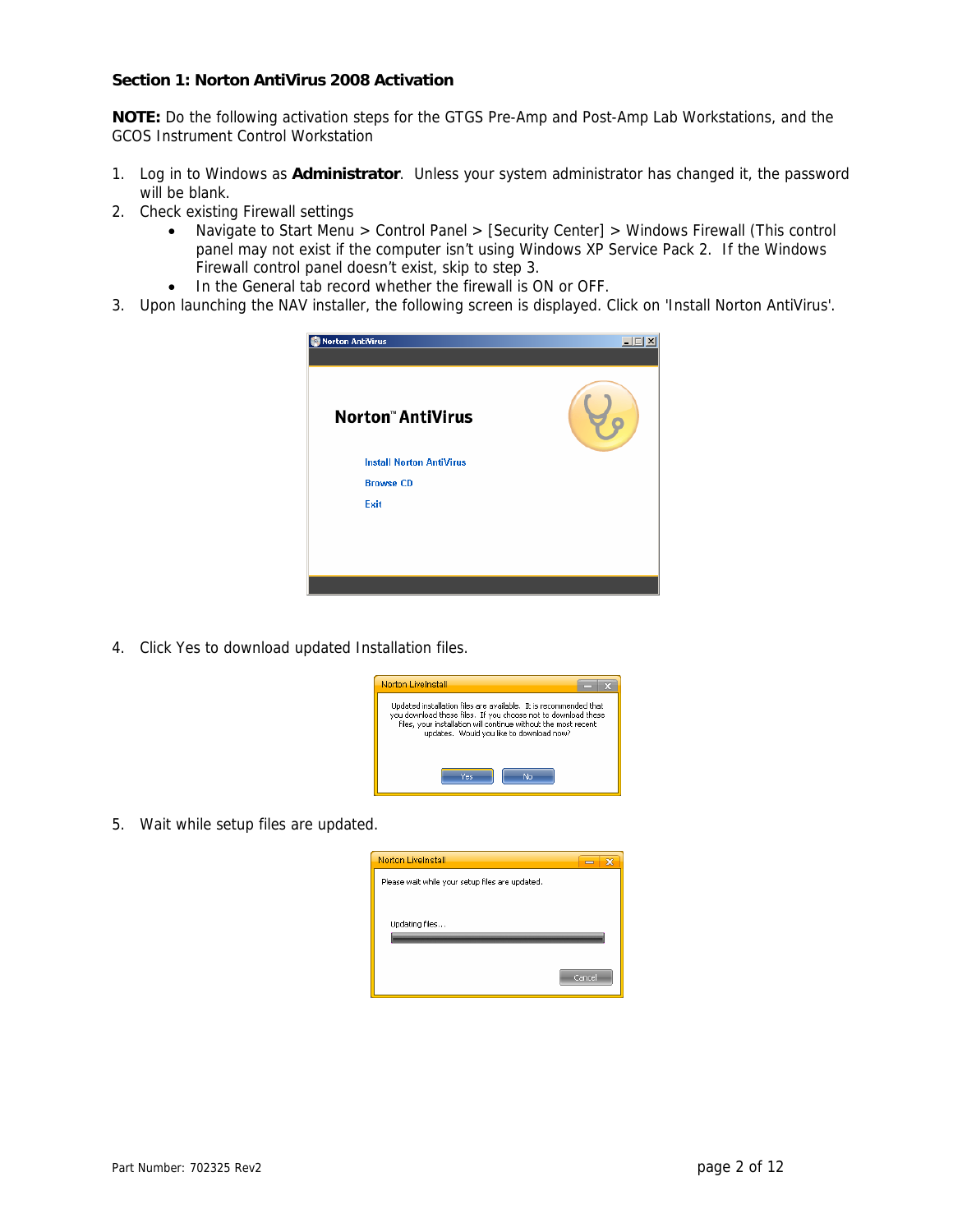6. Enter the Product Key and then accept the license agreement.



7. Select Installation Options and click **Next.**

| Norton AntiVirus Setup                                                                                           |                       |
|------------------------------------------------------------------------------------------------------------------|-----------------------|
| <b>Norton AntiVirus</b>                                                                                          |                       |
| <b>Installation Options</b>                                                                                      |                       |
| Review the following selections and then click Next.                                                             |                       |
| <b>Destination Folder</b>                                                                                        |                       |
| This program will be installed to the following location:                                                        |                       |
| C:\Program Files\Norton AntiVirus                                                                                | Browse                |
| Norton Community Watch                                                                                           |                       |
| Yes - Join Norton Community Watch. Help us help you stay safe online by automatically submitting selected        |                       |
| security and application data to Symantec [ Recommended ].                                                       |                       |
|                                                                                                                  | <b>Privacy Policy</b> |
|                                                                                                                  |                       |
| $\triangledown$ Yes - Scan for infection with latest definitions before installing this product [ Recommended ]. |                       |
|                                                                                                                  |                       |
|                                                                                                                  |                       |
|                                                                                                                  |                       |
|                                                                                                                  |                       |
|                                                                                                                  |                       |
|                                                                                                                  | Next                  |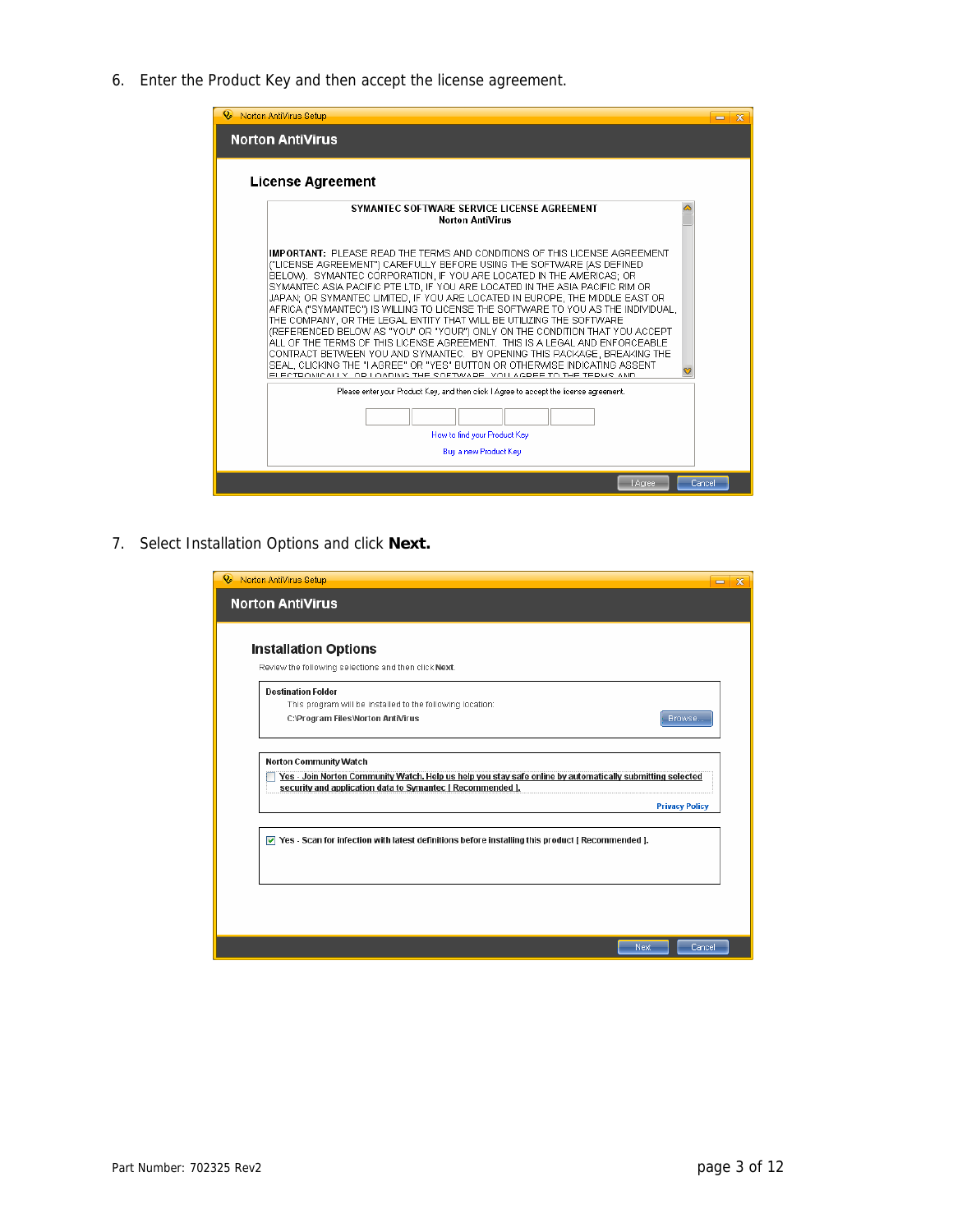8. Wait for Protection Updates installation.



9. Restart machine when prompted.



10. After restart, log in and allow Norton to complete a full scan.

| $\mathsf{Q}_\circ$<br>Norton AntiVirus Setup                                                                                             | $\mathbf{x}$<br>0 |
|------------------------------------------------------------------------------------------------------------------------------------------|-------------------|
| <b>Norton AntiVirus</b>                                                                                                                  |                   |
| Norton AntiVirus                                                                                                                         |                   |
| 9% downloaded                                                                                                                            |                   |
| Your computer is now being scanned prior to product installation.<br>For faster results, click 'Skip'. Your system can be scanned later. |                   |
|                                                                                                                                          | Skip              |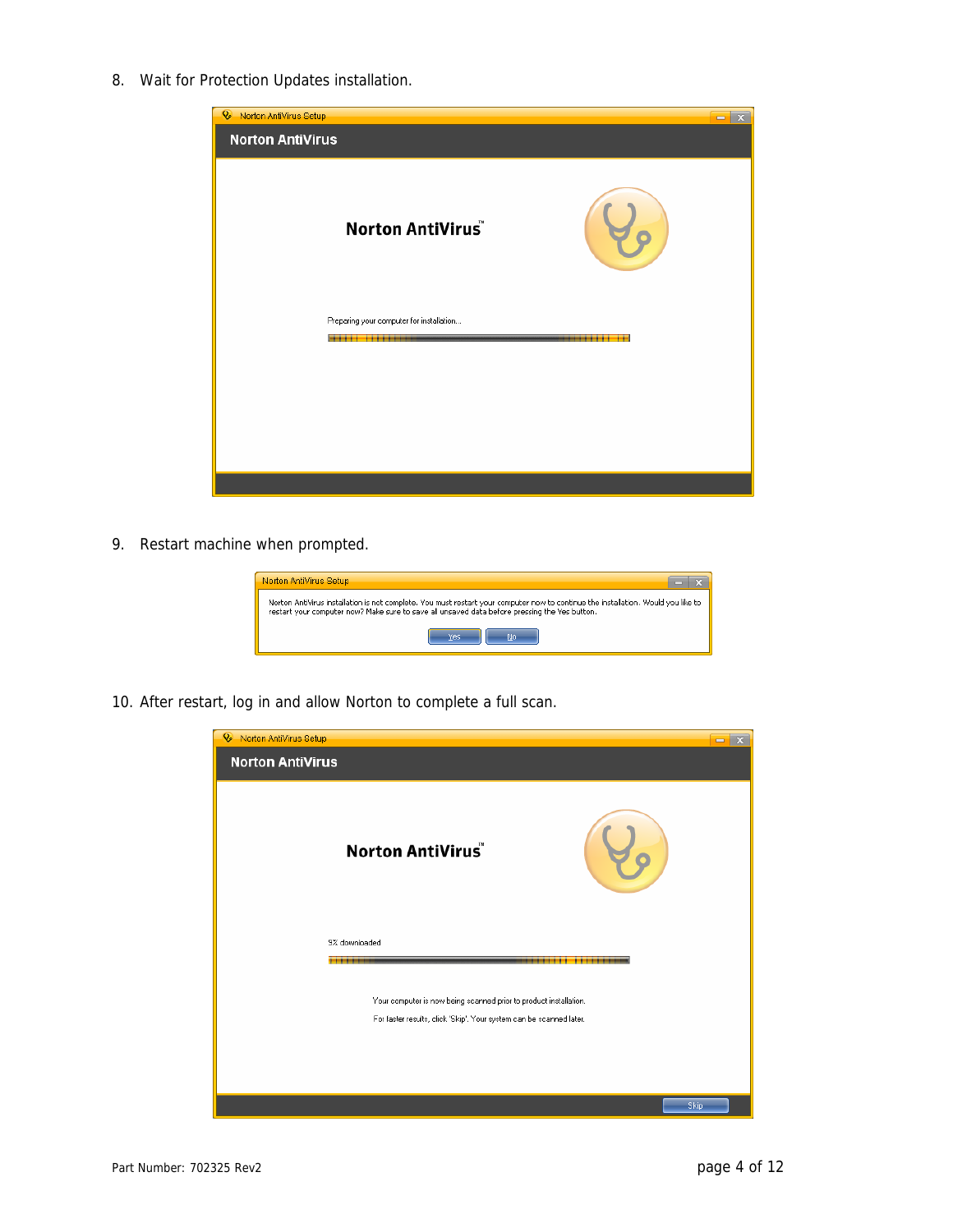11. Continue to wait while Norton AntiVirus completes remaining installation tasks.



12. Click **Finish** to complete Installation.

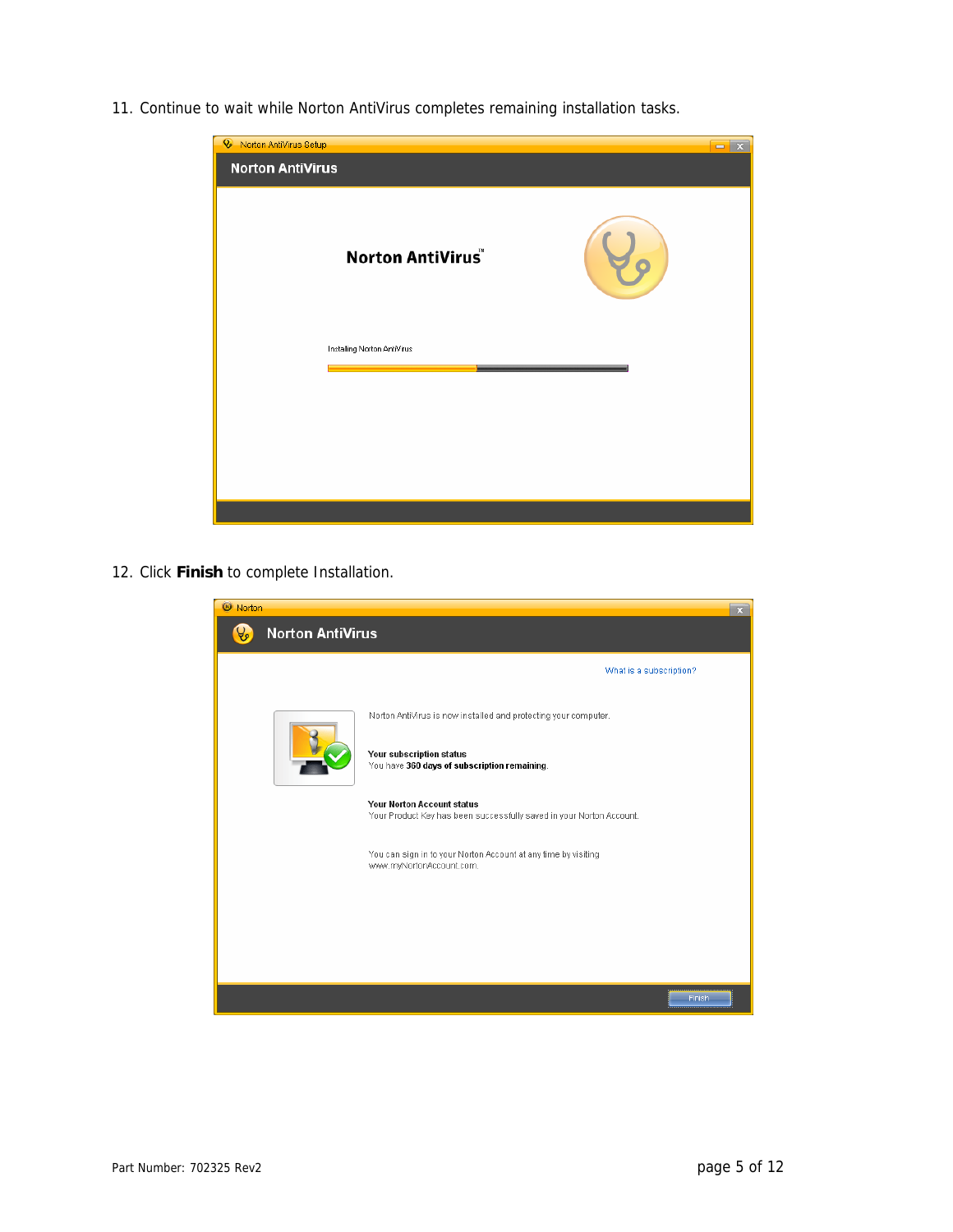13. Click **Yes** to remove updated files.

| <b>Setup</b> |                                                                              |
|--------------|------------------------------------------------------------------------------|
|              | Updated setup files were copied to your machine. Do you want to remove them? |
|              | No<br>Yes                                                                    |

14. Open the Norton icon in the Task Bar in the lower right corner of the screen and select the Norton AntiVirus tab. Then select Settings and ensure Automatic LiveUpdate is ON.

| ↑ Norton        |                                                                           | $\mathbf x$<br>$\square$<br>$\blacksquare$ |
|-----------------|---------------------------------------------------------------------------|--------------------------------------------|
| Security Status | Leave Feedback                                                            | <b>8</b> Norton Account<br>Help & Support  |
| $+$             | Norton<br>AntiVirus <sup>.</sup><br>Home<br>V,<br><b>Norton AntiVirus</b> |                                            |
|                 | Subscription: 360 days remaining.                                         |                                            |
| <b>Secure</b>   | <b>Tasks &amp; Scans</b>                                                  |                                            |
| Network Map     | <b>Settings</b>                                                           |                                            |
|                 | ▼ Basic Security                                                          |                                            |
|                 | Auto-Protect                                                              | On                                         |
| View            | <b>Protection Updates</b>                                                 | 3/20/2008                                  |
|                 | Automatic LiveUpdate                                                      | On                                         |
|                 | ▶ Web Browsing                                                            |                                            |
|                 | Email & Messaging<br>Þ                                                    |                                            |
|                 | Norton AntiVirus Options                                                  |                                            |
| Run LiveUpdate  |                                                                           |                                            |
| Scan Now        |                                                                           |                                            |
| View History    |                                                                           |                                            |
| Options         |                                                                           |                                            |
| Subscription    |                                                                           |                                            |
|                 | <b>Reports &amp; Statistics</b>                                           |                                            |
| <b>Norton</b>   |                                                                           |                                            |
| from symantec   |                                                                           |                                            |

15. Close the Norton AntiVirus window.

**NOTE:** Norton AntiVirus may have changed the Windows Firewall settings. The following steps will undo this change.

- 16. Navigate to Start Menu > Control Panel > [Security Center] > Windows Firewall (This control panel may not exist if the computer isn't using Windows XP Service Pack 2. If the Windows Firewall control panel doesn't exist, you're done with Norton activation for this computer.
- 17. If Windows Firewall does exist, open it.
	- In the General tab record whether the firewall is ON or OFF.
	- If the Windows Firewall is in a different state (ON or OFF) than it was before, change it back to the way it was before Norton was activated.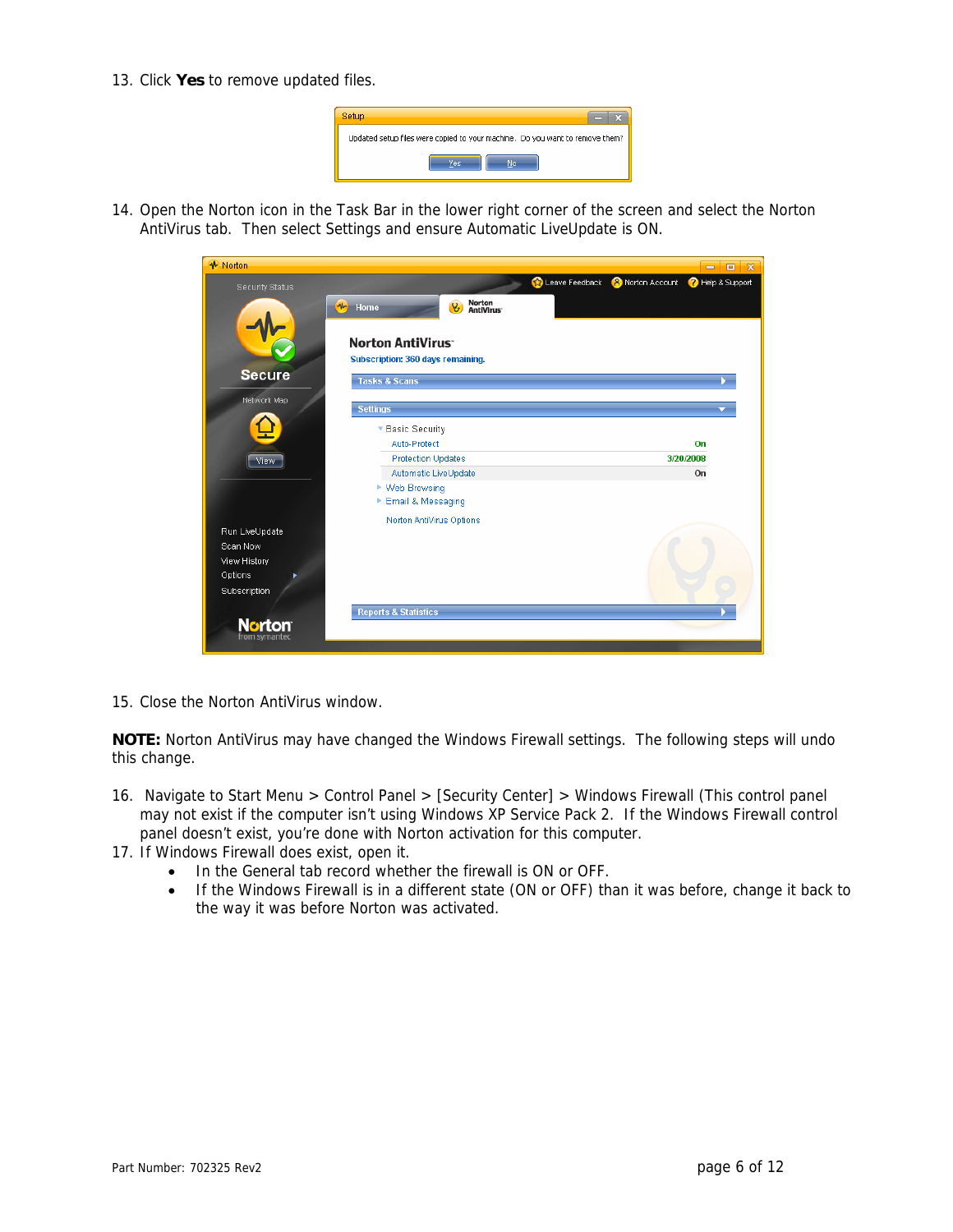### **Section 2: Configure Norton Antivirus on the GCOS Instrument Workstation to allow GCOS to communicate with GTGS**

**NOTE:** Do the following steps **ONLY** for the GCOS Instrument Control Workstation.

1. From the GCOS Instrument Workstation, navigate to the Start menu, and select "Programs" > "Norton AntiVirus" > "Norton AntiVirus". In window, Select the Norton Antivirus tab and then click on Options.

| $\overline{\mathbf{x}}$<br>E<br>$\blacksquare$ |
|------------------------------------------------|
| Help & Support                                 |
|                                                |
|                                                |
|                                                |
|                                                |
|                                                |
|                                                |
|                                                |
|                                                |
|                                                |
|                                                |
|                                                |
|                                                |
|                                                |
|                                                |
|                                                |
|                                                |
|                                                |
|                                                |
|                                                |

2. From the Norton AntiVirus Options window, Select Real-Time Protection > Choose Internet Worm Protection. Under 'How to customize your settings', click General Rules.

| <b>W</b> Norton AntiVirus                         |                                                          | $\overline{\mathbf{x}}$ |  |
|---------------------------------------------------|----------------------------------------------------------|-------------------------|--|
| Norton<br>$\mathcal{G}$<br>AntiVirus Options      |                                                          | Help                    |  |
| <b>General Options</b>                            | <b>Real-Time Protection: Internet Worm Protection</b>    |                         |  |
| LiveUpdate                                        | How to stay protected from certain Internet worm attacks |                         |  |
| <b>Real-Time Protection</b><br>v                  | ☑<br><b>Turn on Internet Worm Protection</b>             |                         |  |
| <b>General Settings</b>                           | <b>Turn on Stateful Protocol Filter</b><br>▽             |                         |  |
| <b>Auto-Protect</b><br><b>Email Protection</b>    | ⊽<br><b>Trust local networks</b>                         |                         |  |
| <b>Instant Messenger</b>                          | Configure                                                |                         |  |
| > Internet Worm Protection                        |                                                          |                         |  |
| <b>Manual Scanning</b>                            | How to customize your settings                           |                         |  |
| <b>Exclusions</b>                                 | Program Control                                          |                         |  |
| <b>Home Networking</b>                            | <b>General Rules</b>                                     |                         |  |
|                                                   | AutoBlock                                                |                         |  |
| How to protect your browser from internet attacks |                                                          |                         |  |
| ☑<br><b>Turn on Browser Defender</b>              |                                                          |                         |  |
|                                                   |                                                          |                         |  |
| Default all                                       | OK<br>Cancel<br>Apply                                    | Page Default            |  |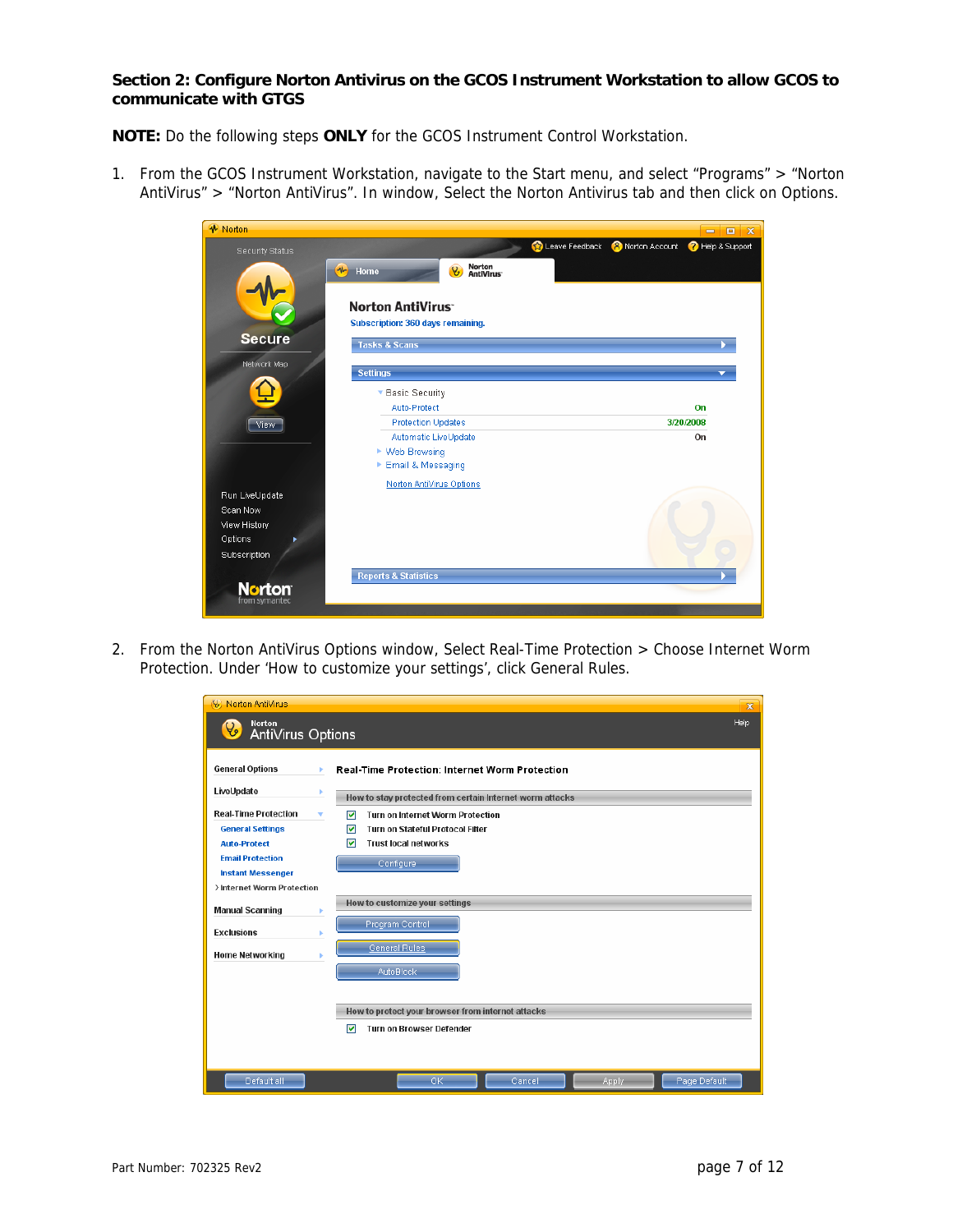3. Click **Add** in Internet Protection General Rules.



4. Make sure "Allow" is selected, and then click **Next**.



5. Make sure "Connections from other computers" is selected, and then click **Next**.

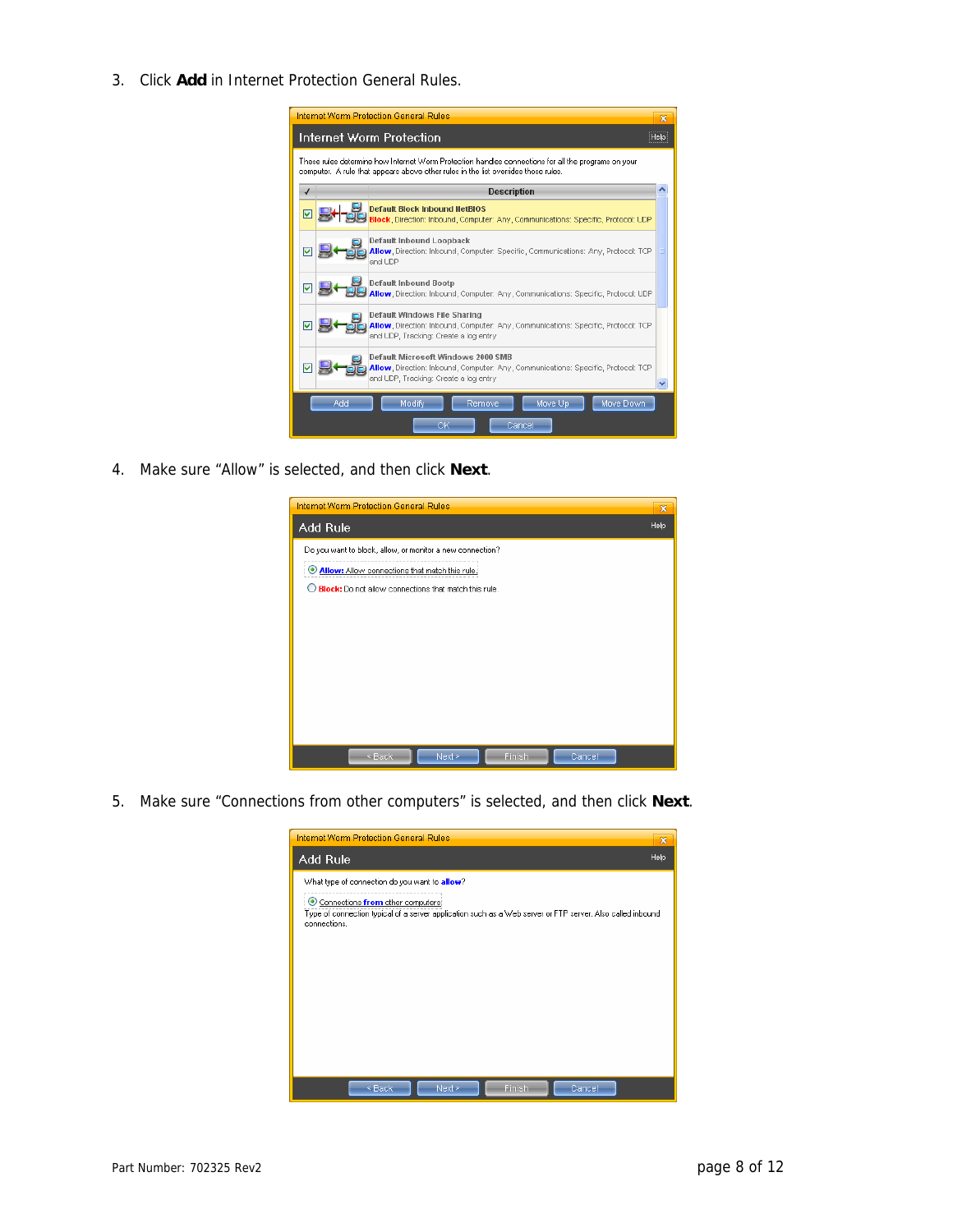6. Make sure "Any Computer" is selected, and then click **Next**.

| Internet Worm Protection General Rules                                                                          | $\overline{\mathbf{x}}$ |
|-----------------------------------------------------------------------------------------------------------------|-------------------------|
| Add Rule                                                                                                        | Help                    |
| What computers or sites do you want to allow?<br>Any computer<br>Only the computers and sites listed below<br>O |                         |
|                                                                                                                 |                         |
| <b>Add</b><br>Remove                                                                                            |                         |
| Next<br>Cancel<br><b>Finish</b><br>$\leq$ Back                                                                  |                         |

7. Make sure that the permitted protocols are TCP and UDP.

| Internet Worm Protection General Rules                                                                                                                                                                                                                                  | $\overline{\mathbf{x}}$ |
|-------------------------------------------------------------------------------------------------------------------------------------------------------------------------------------------------------------------------------------------------------------------------|-------------------------|
| Add Rule                                                                                                                                                                                                                                                                | Help                    |
| The protocol you want to allow: TCP and UDP<br>What types of communication, or ports, do you want to allow?<br>$\bigcirc$ All types of communication (all ports, local and remote)<br>Only communications that match all types and ports listed below)<br>Add<br>Remove |                         |
| Finish<br>Cancel<br>Next<br>< Back                                                                                                                                                                                                                                      |                         |

- 8. Change the permitted communication ports to **Only communications that match all types and ports listed below.** Then click **Add.**
- 9. Change the "Filter by" **to Individually specified ports**.

| <b>Specify Ports</b>                                                                      | $\overline{\mathbf{x}}$                                                           |
|-------------------------------------------------------------------------------------------|-----------------------------------------------------------------------------------|
| <b>Specify Ports</b>                                                                      | Help                                                                              |
| Filter by:                                                                                | Locality:                                                                         |
| $\bigcirc$ Known ports from list<br>Individually specified ports<br>$\bigcirc$ Port range | tenn I ⊙<br>Remote                                                                |
| each entry.<br>13년                                                                        | Enter port number or numbers. To enter multiple port numbers, use a space between |
|                                                                                           | <b>OK</b><br>Cancel                                                               |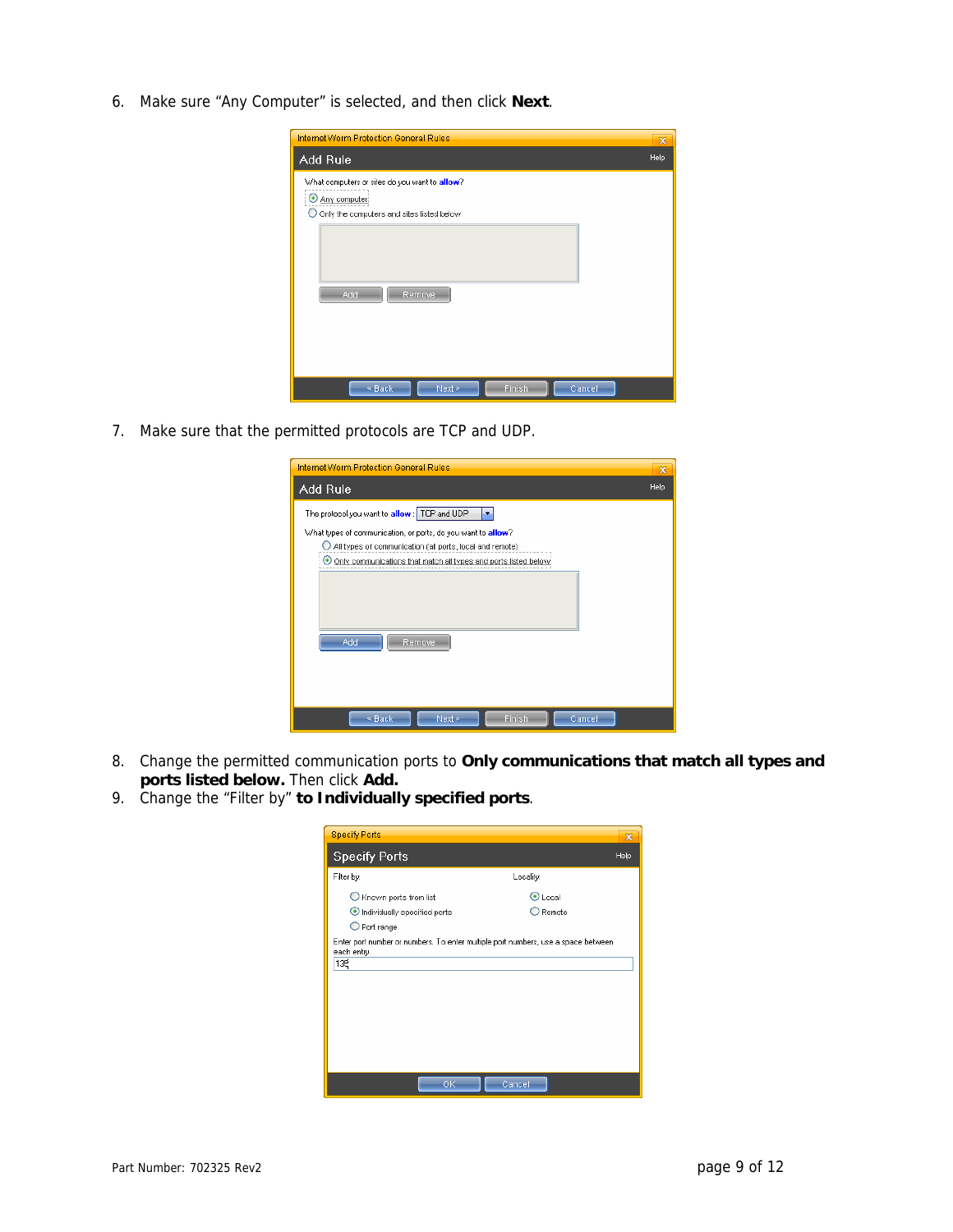- For the port, enter **135**.
- Click **OK** to close window.
- 10. Back in the "Add Rule" window, click **Add**.

| Internet Worm Protection General Rules                                  | $\mathbf x$ |
|-------------------------------------------------------------------------|-------------|
| Add Rule                                                                | Help        |
| The protocol you want to allow: TCP and UDP<br>$\overline{\phantom{a}}$ |             |
| What types of communication, or ports, do you want to allow?            |             |
| All types of communication (all ports, local and remote)                |             |
| O Only communications that match all types and ports listed below.      |             |
|                                                                         |             |
| Add<br>Remove                                                           |             |
| Next<br>$\leq$ Back<br>Finish<br>Cancel                                 |             |

11. Change the "Filter by" to **Port range**.

| <b>Specify Ports</b>                                                                                                                                   | $\overline{\mathbf{x}}$ |
|--------------------------------------------------------------------------------------------------------------------------------------------------------|-------------------------|
| <b>Specify Ports</b>                                                                                                                                   | Help                    |
| Filter by:                                                                                                                                             | Locality:               |
| C Known ports from list<br>$\bigcirc$ Individually specified ports<br>O Port range<br>Enter the starting port<br>1025<br>Enter the ending port<br>1035 | $\odot$ Local<br>Remote |
| <b>OK</b>                                                                                                                                              | Cancel                  |

- For the starting port, enter **1025**.
- For the ending port, enter **1035**.
- Click **OK** to close window.
- 12. Click **Next** in the Add Rule window.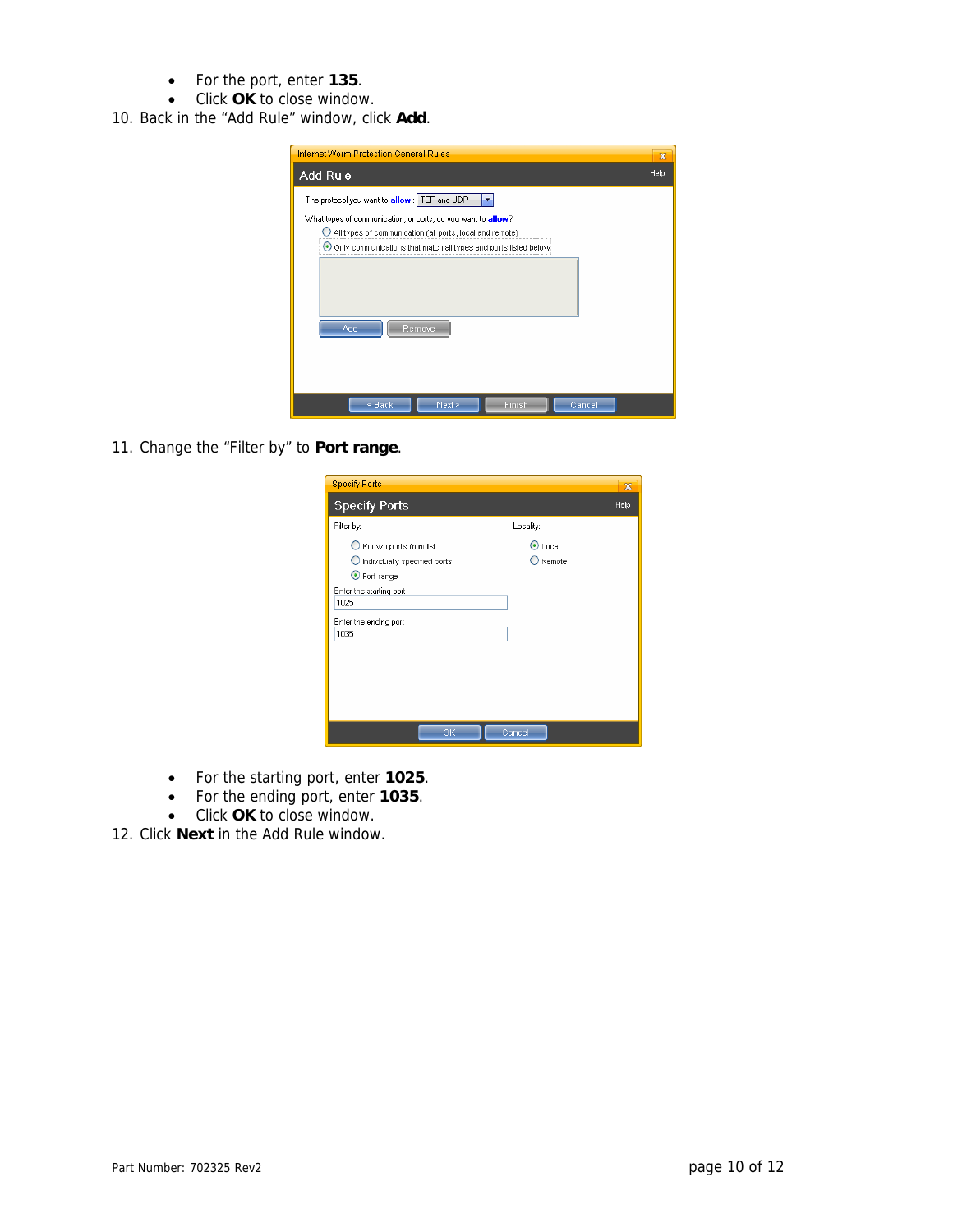13. Check the **Create an event log entry** option.

| Internet Worm Protection General Rules                                                                                         | $\overline{\mathbf{x}}$ |
|--------------------------------------------------------------------------------------------------------------------------------|-------------------------|
| Add Rule                                                                                                                       | Help                    |
| When a connection matches a rule:<br>$\boxed{\text{V}}$ Create an event log entry<br>Only Log event after it occurs 1<br>times |                         |
| Cancel<br>Next<br>Finish<br>$\leq$ Back                                                                                        |                         |

**Note: Events are viewable by returning to the first Norton window, and navigating to "Reports" > "View Activity Log" > "Norton Internet Worm Protection" > "Activities".** 

- 14. Click **Next**.
- 15. Name this rule as **DCOM**.

| Internet Worm Protection General Rules.                                           | $\overline{\mathbf{x}}$ |
|-----------------------------------------------------------------------------------|-------------------------|
| Add Rule                                                                          | Help                    |
| What do you want to call this rule?                                               |                         |
| This description appears in the Rule Summary list to help you identify this rule. |                         |
| <b>DCOM</b>                                                                       |                         |
|                                                                                   |                         |
|                                                                                   |                         |
|                                                                                   |                         |
|                                                                                   |                         |
|                                                                                   |                         |
|                                                                                   |                         |
|                                                                                   |                         |
|                                                                                   |                         |
|                                                                                   |                         |
| Cancel<br>Next<br><b>Finish</b><br>$\leq$ Back                                    |                         |

16. Click **Next**, then **Finish**.